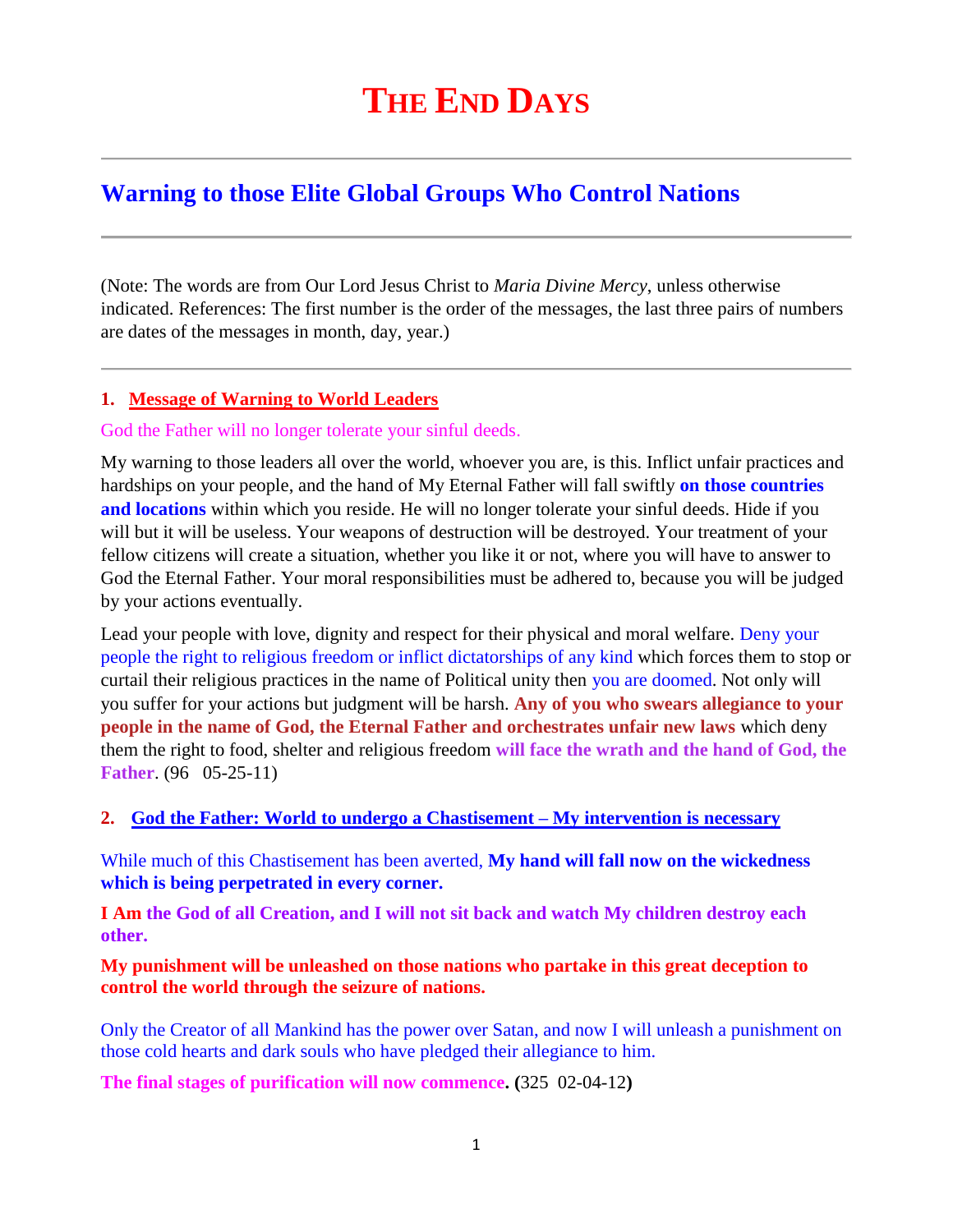#### **3. Heed now my final calling on mankind**

The Warning is almost upon you. Once it is over you will have time to decide which path you wish to choose. The path of divine light or the path of The Deceiver. The choice will be yours.

After some time, if man does not turn his back on his wicked ways I will destroy those countries who pay homage to The Deceiver. They will hide when My hand falls in punishment but they will have nowhere to go.

My patience is running out as I now plan to unite all those who believe in Me, the Creator of all things and take them with Me into the new Era of Peace. Those who choose to walk the other way will be cast into the fires of Hell. (218 10-09-11)

#### **4. [Warning to those who are involved with Satanic cults](http://www.thewarningsecondcoming.com/warning-to-those-who-are-involved-with-sata)**

**The evil atrocities where children are ritually murdered in deference to Satan are a reality in the world today**… Satan followers through their cults are savage in their treatment of the human being for whom they have no respect. **Sacrifices including human sacrifices, blasphemies cursing and acts of desecration of Me, My Eternal Father and My Beloved Mother are regular rituals**. So little shame have these Satanic worshippers that they flaunt their disrespect in public through music, the movies, TV and the arts. Those guilty of such sacrileges will face eternal damnation where they will burn in Hell for eternity… I, Jesus Christ, don't make idle threats. I will do everything to save you. But beyond a certain point there is nothing I can do to stop you seeking out the false solace you think you will be offered by The Evil One. Unlock the Satanic shackles by which you are bound and flee to Me now. I will save you but you must ask Me to forgive you while you are alive in this life. (100 05-30-11)

#### **5. [God the Father: Without Me you could not exist](http://www.thewarningsecondcoming.com/god-the-father-without-me-you-could-not-exist/)**

My children must know that there is only one God. Only one. Any other exists only in the minds of man. Any other god is an abomination in My Eyes and the man who succumbs to worshipping false gods, serves only the Devil, who delights in man's fall from Grace. **I Am** the Beginning and the End. Nothing can prevail against Me. Even the demons and fallen angels, which I cast into the abyss, will never stand before Me and challenge Me, for they are without such power. So many religions have been founded by fallible man, and this has caused much confusion. From the beginning I spoke with One Voice and, until the end, there can only be One Voice. The world is Mine for I created it. I created every living thing. I also created My Heavenly Hierarchy from which I threw out those angels who defied and betrayed Me. **Many of these fallen angels communicate with My children who have created a new age form of spiritualism. I warn those of you who adore false gods, through the pursuit of such practices. Such spiritualism will expose your souls to evil spirits whose only desire is to destroy your souls.** These false angels are demons, disguised as living spirits of the light, and they will seduce you into believing falsities. Every lie about My Heavenly Hierarchy will be fed to you so that you will place all your needs before Satan and evil spirits. All they do is savage your souls like wild beasts and then leave you empty and bereft of any love. At first, when you give yourself over to such idolatry, you will be given a false sense of peace. Demons can give such powers but they are short-lived. For once they gain access to your souls, they will torment you and goad you into demonic acts. **I Am** all that was in the Beginning and **I Am** the End. All begins and ends with Me. When you place false gods before Me, and do this because of your selfish desire to seek pleasure, power and control of your destiny, you are guilty of breaking My First Commandment… The Truth was first given to the world when paganism was rife. The Truth was given to the world with the birth of My Son and generations were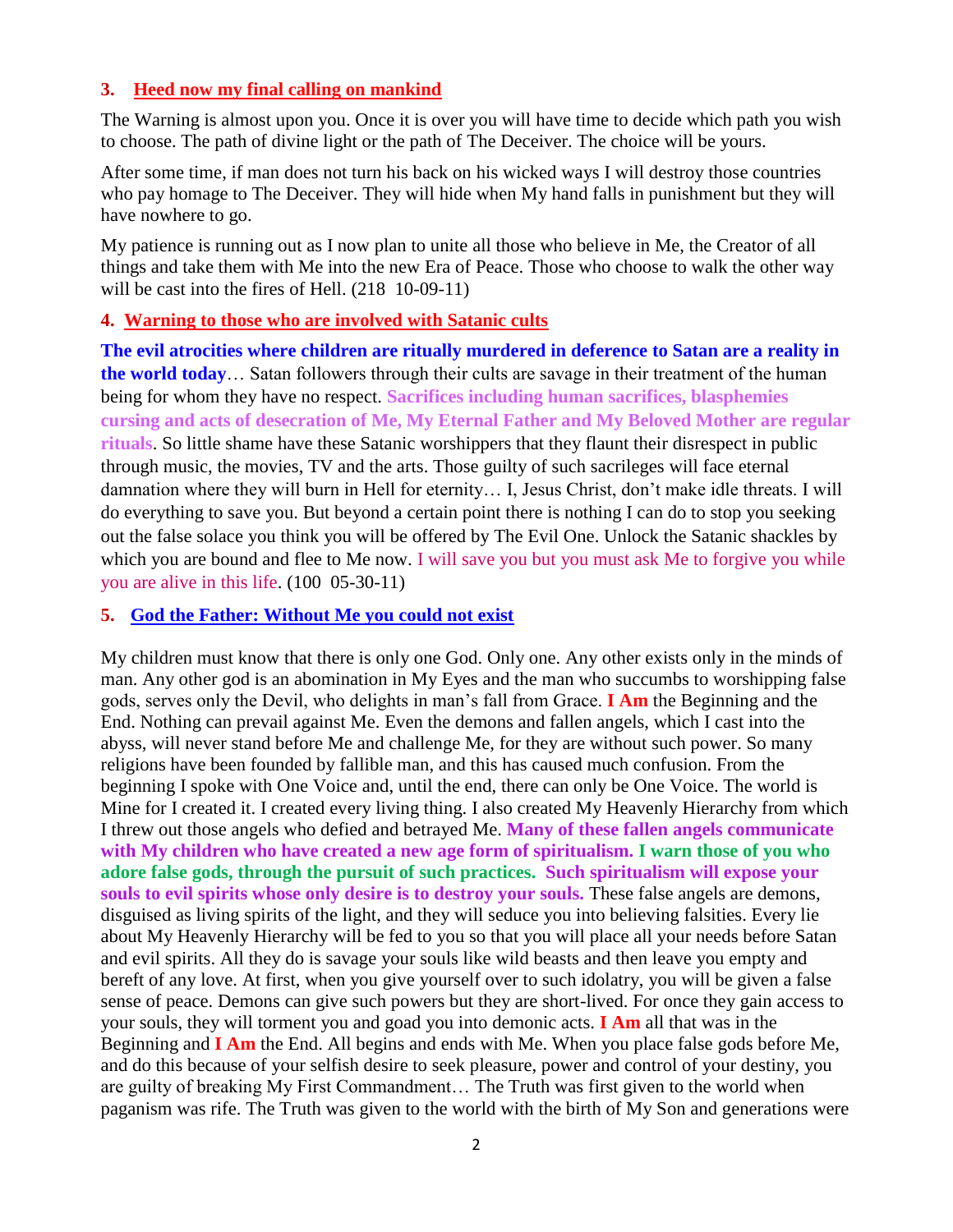converted. The Truth is being given again to the world **now,** as **the great apostasy** strangles the souls of those who believe in My Son, and at a time when paganism is rife again. (1,245 10-28-14)

# **6. [Those who believe that God will not punish the wicked do not know Him](http://www.thewarningsecondcoming.com/those-who-do-not-believe-that-god-will-not-punish-the-wicked-do-not-know-him/)**

**Be fearful of the Wrath of God for when He is propelled into such a rage, men will tremble with fear. Those who believe that God does not punish the wicked do not know Him**. Their voices, loud and proud, which fill the earth with falsities, and those who deem themselves worthy of great favor, in My Father's Eyes, but who curse the meek amongst My people, will be plucked from the soil and face the greatest chastisement poured over humanity since the great flood. **The angels of God will descend, and with a scythe in their right hands, divide the chaff from the whea**t. Those who curse God will be silenced; those who defile the Son of Man will be silenced; those who defile His Body will wander in confusion, lost and bewildered, before they are plunged into the wilderness. **The Love of God has not been reciprocated and His Mercy has been already declined.** Ungrateful souls, whose eyes are set firmly on their own pleasures – and their determination to carry out acts in direct confrontation to the Will of the Lord – will feel the pain of God's punishment. Like a sheet of lightning, out will pour, like a great tempest, a great upheaval of the earth, which will be felt in every part of the world. Those who know the Truth will have no fear, for they will be willing witnesses to the promises laid down in Holy Scripture, as to the Great Tribulation to come… You, who have betrayed Me, will suffer the most. You, who have hurled stones at others, in the mistaken belief that you represent Me, will have no one to turn to. For everywhere you try to hide, you will be found naked with nothing to hide your shame. I tell you this, for the patience of My Father is exhausted and onto the battlefield will emerge two armies – those who are for Me and those who are against Me. (1,255 11-06-14)

# **7. [God the Father will destroy those who plot to overthrow currencies](http://www.thewarningsecondcoming.com/god-the-father-will-destroy-the-plot-to-overthrow-currencies/)**

Already **the work of the New World Order is beginning to fall apart at the seams**. This is due to prayers – your prayers. **God the Eternal Father will destroy those who continue to inflict their hideous plot to overthrow currencies in the world** as well as those political leaders they are trying to depose of. His hand will now continue to strike out to protect you, children. (147 07-24- 11)

# **8. God the Father: [One of most urgent messages to mankind](http://www.thewarningsecondcoming.com/god-the-father-one-most-urgent-message-to-mankind/)**

Heed now this, **one** of the **final warnings being given to mankind**. Turn away now from the way of sin, and you will be saved. Turn away from your blind devotion to the lure of Satan and his seductive charms which attract you by means of love of oneself and of material wonders. Should you continue to desecrate this beautiful world created out of love for you in the way you do, it will not be there for you to inflict any further damage.

**I am the God of love, slow to anger**, but My patience is running out. Those who continue to maim and destroy My children through war and **control of the world's finances** know that your days are numbered. Your chance of redemption now will be your last. Should you not respond appropriately during the great gift of Mercy that is **The Warning** then you and your minions will be destroyed. (155 08-02-11)

#### **9. [Global Groups under the domain of the Anti-Christ](http://www.thewarningsecondcoming.com/global-groups-under-the-domain-of-the-anti-christ/)**

The global leaders I speak of, who through cowardice hide where you cannot see them, are increasing their **plans for global domination.**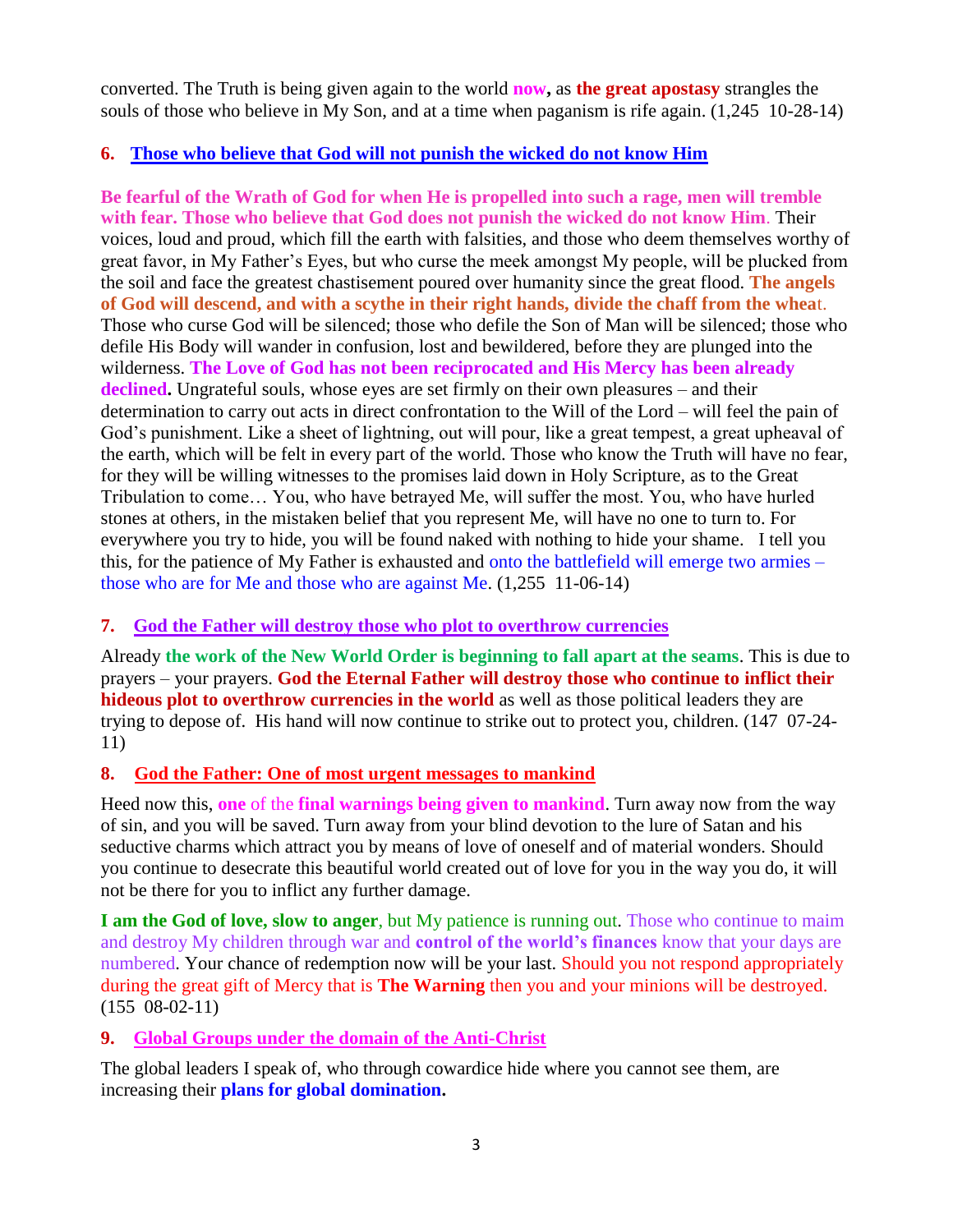They are building armies, weapons and poisonous substances, all with one goal in mind, to destroy My children. Conspiracy theories are denounced constantly when those sharp observers publish the truth. For you must understand, so powerful are these groups, all combined under one united front of respectability that they can sway the truth and hide it from the public eye.

Accept, children, that the evil group rises in battle against My own followers and leaders in the Church. **They have even managed to infiltrate My Church from within.** Their venom spews forth like a stream flowing and gushing in all directions. There is a plan to not only deceive you but to recruit you to their way of thinking. On the outside, they will be seen to offer the world salvation in the guise of humanitarian efforts. Their creative solutions to make life easier for you will be in the form of unifying your money, your food, your health, your welfare and your religion as one. All under one domain. The domain of the Anti-Christ… Once they control you, you are lost. They will control what you eat, what religious practices you participate in and the medicine they provide you. (213 10-05-11)

#### **10. [Your banking collapse was masterminded by The Anti-Christ](http://www.thewarningsecondcoming.com/your-banking-collapse-was-masterminded-by-the-anti-christ/)**

My dearly beloved daughter, pray hard because the Anti-Christ is ready to spring from his hiding hole and will leap upon the world in order to devour My children.

His cunning plan will be hidden behind a **handsome charming and articulate exterior,** but when My children look into his eyes they will see darkness for **he has no soul**. **He was not created by the hand of God the Father**… The Anti-Christ is moving quickly and his influence is speeding up the global plot to unify your currencies everywhere.

**Your banking collapse was deliberately masterminded** by the Anti-Christ so that, when your countries needed help, he and his **wicked minions would rise to rescue your countries**.

The Anti-Christ's promise of an everlasting universe is a nonsense. Many souls are now being seduced by this new and sinister doctrine. I watch as they fall into this deceitful den of darkness and weep bitter tears. For once these souls follow this path of deceit they are contaminated. Their attitude to others including their family changes as their hearts turn cold.

Satan's power is strong but God the Father will step in and punish his followers on this earth most severely. (214 10-06-11)

#### **11. Satan's followers among those in senior positions in business, banking and political circles**

There are many souls in darkness who pay homage to and idolize the King of Darkness. Many churches, hidden from the eyes of My children of the light, have been built in honor of Satan. They bow before him, hold black masses and insult Me with every kind of blasphemy and insult which would shock and disgust you. Their numbers are growing and many of Satan's dedicated and committed followers work in very respectable **senior positions in business, banking and political circles.** They unite as one in defiance of God, My Eternal Father in the full knowledge as to what they are doing.

Just as Satan hates humanity because it was created by God the Father, creator of all things, **these satanic devotees hate mankind**. The hatred they feel is so deep that **they will try to form an elite army to destroy millions of lives on earth.** In their pursuit of power and wealth they will aim to clear the way for their own needs and desire to control mankind.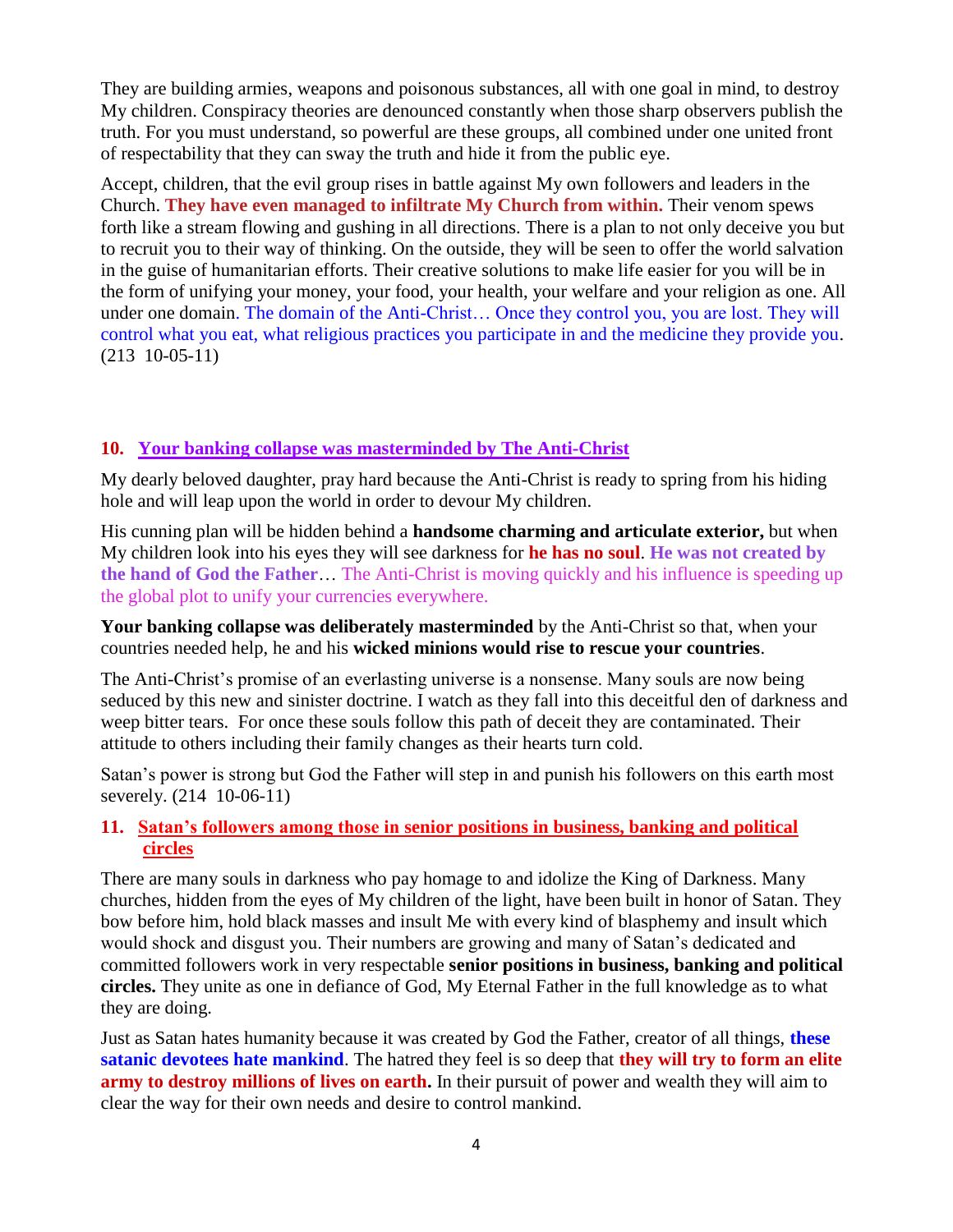These are among the hardened sinners for whom I seek your help, children. I need your prayers to open their hearts to the lies they have been led to believe by the Deceiver. **They are lost to Me unless they beg for My mercy.** This is why prayer may be their only saving grace.

This powerful army led by the Deceiver **will attempt to cause terrible destruction**. They are already **trying to poison my children** in the most cunning ways through your **water, medicine and food.** Please stay alert at all times. (228 10-23-11)

**12. Ecological disasters are punishments from God**

My beloved daughter, tell the world that they are about to witness a number of ecological disasters now. They will occur in the most unusual and unexpected places and will be severe in their intensity. Man´s sinful behavior has brought this about. Repent, all of you and remember these climatic disasters will wake you up from your blind slumber and lack of faith. They are also taking place to dilute the impact of the evil group of global alliances and their wicked stupid activities. These groups under what I will term as a New World Government in waiting are planning to spring now under the leadership of the Anti-Christ. These same groups have brought about the collapse of the Banking system and will now destroy currencies everywhere. This is so that they can control you. (67 04-17-11)

# **13. [Global Group who destroyed your banking system will fall apart](http://www.thewarningsecondcoming.com/global-group-who-destroyed-your-banking-system-will-fall-apart/)**

Children, you must know that this terrible turmoil you are seeing all around you will not last long.

God, My Eternal Father, **will not allow His precious children to suffer much more**. You, My children, are the victims of the work of the Deceiver. He who controls the Global Group is weakening. His powers are being scuppered through the power of My Father. This group who deliberately **destroyed your banking systems to make beggars out of you** will fall apart. You must not worry because **the hand of My Father will fall on their wicked ways**.

Pray that all those deluded souls who slavishly abide by the wickedness which is at the very heart of this group will convert during The Warning. (240 11-04-11)

# **14. [Wicked Group perpetrating biggest lie in order to seize control of countries](http://www.thewarningsecondcoming.com/wicked-group-perpetrating-biggest-lie-in-order-to-seize-control-of-countries/)**

This wicked group, made up of some of the world's most powerful and elite are perpetrating the biggest lie through their **deliberate plotting to seize control of countries in the Middle East, Europe and the US.**

**Money is their weapon of deceit**. The collapse of your banking systems was deliberate. Now they move to complete the next phase of their plan.

You, children, can stop this evolving through your prayers. **Already My Father is placing obstacles in their way.** My followers span many countries. Now you must join together in prayer to **stop European leaders**, some of whom are intrinsic in bringing about terrible hardship on innocent people, in their wicked ways. (338 02-16-12)

#### **15. [European countries will succumb to dictatorship no better than the days of Hitler](http://www.thewarningsecondcoming.com/european-countries-will-succumb-to-dictatorship-no-better-than-the-days-of-hitler/)**

The plans are in place by the world group to take over each country in Europe. **Babylon will topple as foretold**. **The Bear and the Red Dragon will go to war just as prophesized**. Rome will become the seat of wicked rule and domination. Italy will crumble. **Greece will be the catalyst which will provide the excuse to bring down Babylon.**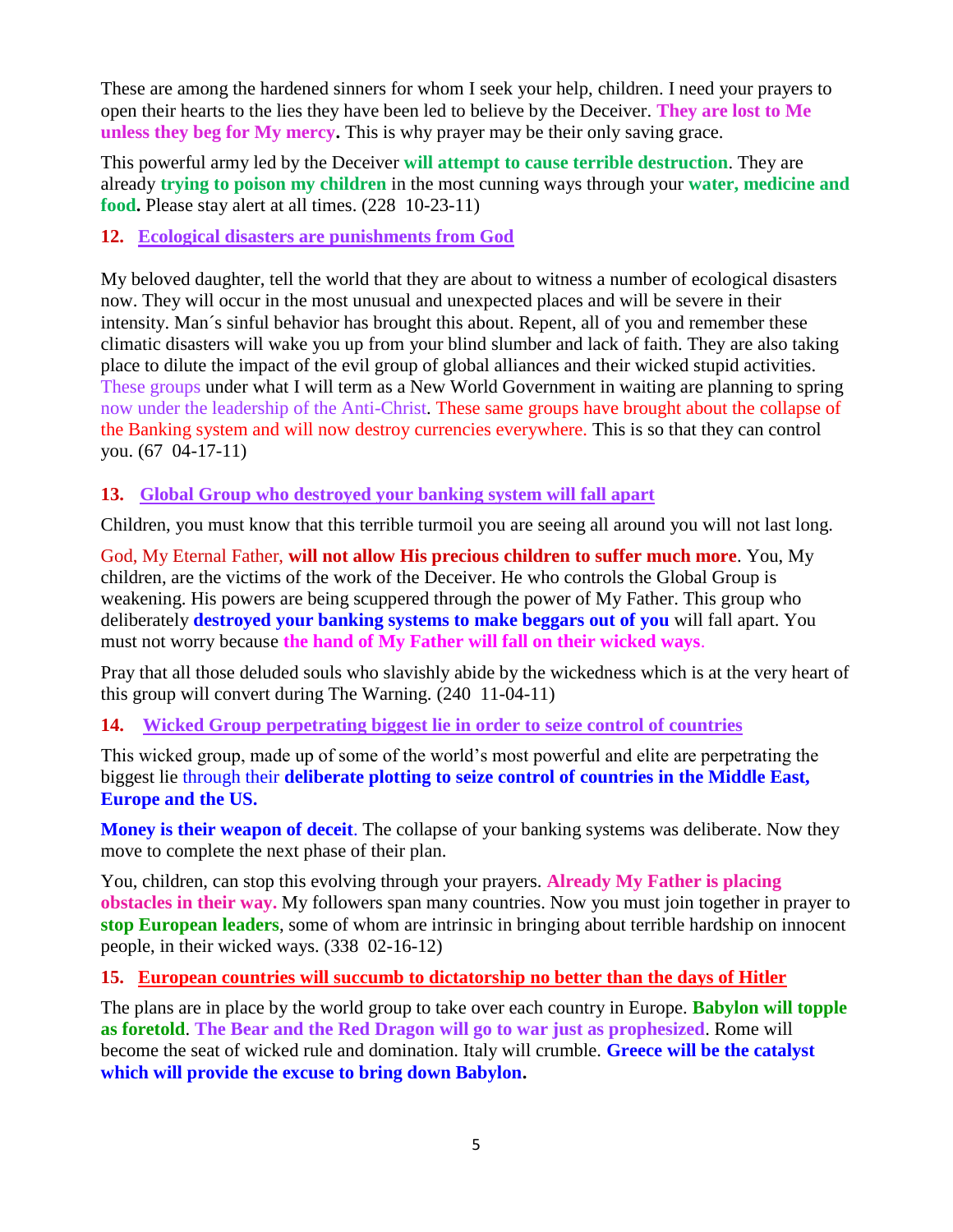The anger of My Beloved Father has now reached unprecedented heights as the rise of the big Red Dragon is imminent.

For those you consider to be responsible organizations who care about nations are, in fact, the very groups run by the Anti-Christ. The nations you consider to be wicked are being victimized and used as pawns so that they, instead, seem wicked to the outside world. You must not always believe what is presented to you in the name of justice. (340 02-18-12)

# **16. [The Beast with the ten horns is the European Union](http://www.thewarningsecondcoming.com/the-beast-with-the-ten-horns-is-the-european-union/)**

**The two allies Russia and China will join forces**. This will happen as the Beast with the ten horns rises to dominate their long suffering innocent people. **The Beast with the ten horns is the European Union, My daughter, referred to as Babylon in the Book of Revelation.** Babylon will fall and be dominated by the **big Red Dragon, China and its ally the Bear, Russia.** When this happens **communism will rule** and woe to anyone seen to practice their religion in their presence. All religions will be banned but Christians will suffer the biggest persecution. Roman Catholics will not be tolerated at all and they will have to hold masses in secret. **The time has come, children, all My followers, to start planning your future**. (341 02-19-12)

# **17. [Warning to those elite global groups who, through their powerful alliance, plot to control](http://www.thewarningsecondcoming.com/warning-to-those-elite-global-groups-who-through-their-powerful-alliance-plot-to-control-all-nations/)  [all nations](http://www.thewarningsecondcoming.com/warning-to-those-elite-global-groups-who-through-their-powerful-alliance-plot-to-control-all-nations/)**

You, whose god is Satan, know that your souls are blackened with the cloud of evil, which is infested in you by the evil one. You are in great danger, yet you choose to worship the Devil who wants to steal your souls and torment you for eternity. Your plans to dictate, rule, control and mastermind genocide against God's children will not only be thwarted by the Hand of My Father but this evil will be turned upon you. You will be severely punished for your wickedness. The sins you are guilty of are abhorrent to Me and your hatred and contempt for those people, those whom you claim to serve in your governments, will destroy you for eternity. The brief spell you will enjoy, when you seize the reins of power over nations and introduce a wicked dictatorship regime will bring you an eternal life of Hell.

Never underestimate the Power of God. Do not underestimate His Anger. For while a God of great Mercy, He, God, My Eternal Father, is also one to be feared. **His power is almighty. His power over Satan will culminate shortly and He will cast out the Beast and his cohorts into the lakes of fire.** You, too, will be cast into Hell should you continue to destroy God's Creation, God's children. (546 09-16-12)

#### **18. [God the Father: My Hand of Justice is waiting to chastise those governments who plot to](http://www.thewarningsecondcoming.com/god-the-father-my-hand-of-justice-is-waiting-to-chastise-those-governments-who-plot-to-hurt-my-children/)  [hurt My children](http://www.thewarningsecondcoming.com/god-the-father-my-hand-of-justice-is-waiting-to-chastise-those-governments-who-plot-to-hurt-my-children/)**

Every Act of Mine, including great miracles, will be witnessed by the whole of humanity shortly. I will do all I can, in My Great Mercy, which will devour humanity like a great ocean, to save humanity. No man will be left untouched by My Gifts.

When that happens, I will pursue those people who will push Me away, although they will know who I Am. Then, those leaders in the world who fail to implement My Divine Laws and who scourge the earth with their cruelty to My children, will be struck down. By then, I will not allow them escape from My Divine Justice. (567 10-04-12)

#### **19. [This group of twelve, representing powerful nations, is an affront to the existence of My](http://www.thewarningsecondcoming.com/this-group-of-twelve-representing-powerful-nations-is-an-affront-to-the-existence-of-my-12-apostles/)  [12 Apostles](http://www.thewarningsecondcoming.com/this-group-of-twelve-representing-powerful-nations-is-an-affront-to-the-existence-of-my-12-apostles/)**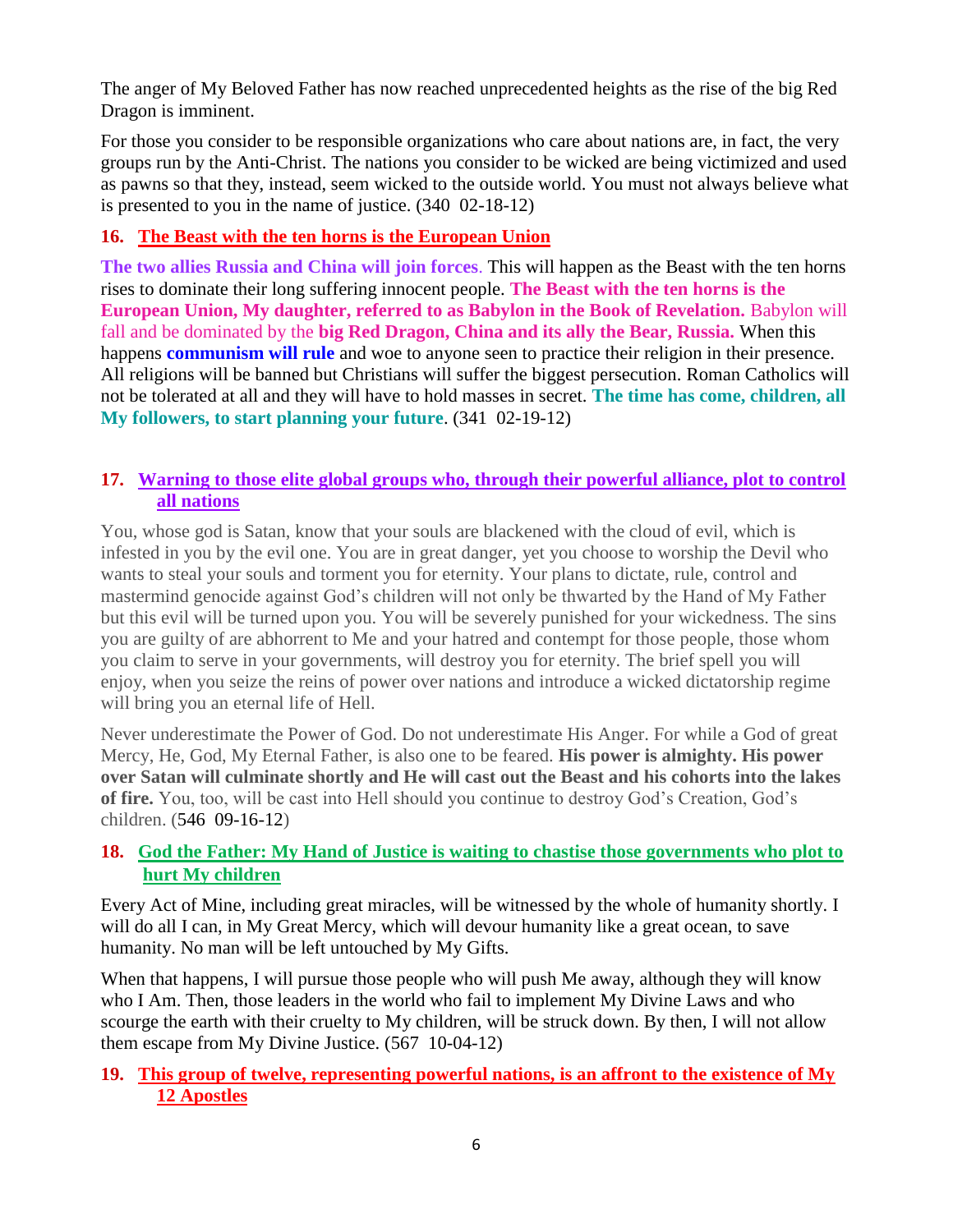By supporting others in their quest to bring about laws, which condone murder, war and blasphemies against God, many people believe that they are doing the right thing.

When you believe that sin is acceptable and that it is justified, because it is for the good of others, you have fallen into a carefully orchestrated trap.

Every nation is linked and every public outcry to introduce abortion, condone war and bring about changes in Christian Churches is being planned by one entity. This group has been planning these events for many years. They know exactly who they are and what they are doing. They are very powerful and dangerous.

Stop, watch and listen, for by now you must accept that what I tell you is in the Name of God. All these monstrous and repulsive actions, presented to you as plausible and caring changes in your society, have been planned and coordinated on a global basis by the group of twelve.

This group of twelve, representing powerful nations, is an affront to the existence of My twelve apostles. **They will present and support the Antichrist in the world, just as My twelve Apostles presented Me in public during My time on earth.** Their power means that each powerful nation supports each other to bring about sinful laws to ensure that they will be accepted. (612 11-20-12)

#### **20. [Put down your armor, for it will be crushed into tiny pieces](http://www.thewarningsecondcoming.com/put-down-your-armour-for-it-will-be-crushed-into-tiny-pieces/)**

My enemies may scorn My Word – the Truth – but the day will come when they will hang their heads in shame and remorse when they stand before Me.

**In the days of Noah, he and those chosen to help him to prepare for the Justice of God, were ridiculed. They were sneered at, persecuted and every attempt was made to discredit the instructions given to Noah by God**. Obedient to the last, Noah begged for mercy for their souls. He urged them to seek refuge with him but he was ignored. And so it will be up to the Great Day of the Lord. Only a remnant will be ready to greet Me along with all those, who will find it in their hearts to accept My Mercy, during the Warning… All those with warm and tender hearts, and a meekness of soul, will be drawn into My Arms, no matter what faith or creed they follow, for they are of Me. Those who do not know the Word of God will be shown great mercy and those who convert during the Warning will also dwell in My Arms. I will reach out to all souls, whose hearts are warm and who show love and mercy to their brothers and sisters.

The greatest battle will be when I reach out to the arrogant and proud, who lack true love and who are without a generous spirit. It is for these souls that I urge your prayers. But, it will be for those who have sold their souls to the Devil, in the full knowledge of what they have done, that I ask you to beg for My Mercy the most. They will not come to Me, on their own accord, and so it will only be through the suffering of chosen souls, who have consecrated themselves to Me, and your own offerings, that they can be saved. Please recite this prayer to save all sinners: *Crusade Prayer (169) For the salvation of those who reject Christ.* (See the Crusade Prayers booklet) (1,223 10-02-14)

#### **21. [Global Vaccination: One of the most wicked forms of genocides ever witnessed since the](http://www.thewarningsecondcoming.com/global-vaccination-one-of-the-most-wicked-forms-of-genocides-ever-witnessed-since-the-deaths-of-the-jews-under-hitler/)  [deaths of the Jews under Hitler](http://www.thewarningsecondcoming.com/global-vaccination-one-of-the-most-wicked-forms-of-genocides-ever-witnessed-since-the-deaths-of-the-jews-under-hitler/)**

The introduction of a global vaccine, targeting infants and young children, will be one of the most wicked forms of genocide ever witnessed since the deaths of the Jews under Hitler. This evil plan will be possible because many of your governments forced their people to accept changes in their laws giving their governments power to enforce laws against your innocent children.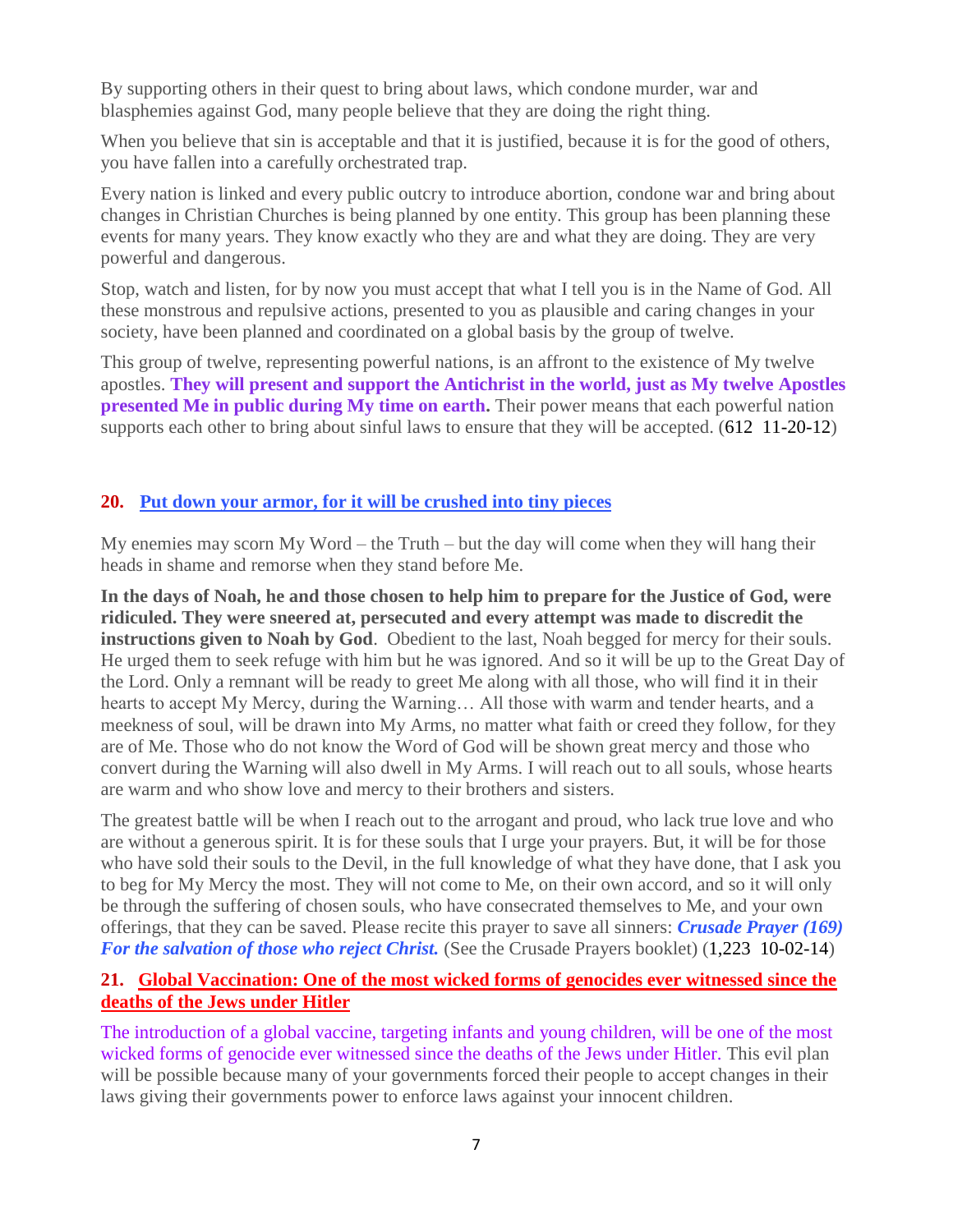Remember that the only thing that has stopped My Father from bringing the world to an end is because of the love of those loyal servants amongst you.

He will now destroy those who perpetrate this wickedness upon His children**.** He will no longer stand for this evil and now His Hand will fall in punishment. His Anger will now manifest in a world, which will be startled as to the magnitude of punishment, which will befall the earth. Those among you, responsible for inflicting terrible suffering on your fellow countrymen and fellow citizens, know this.

You will be struck down finally with the scourge of illness and then you, and those who pay homage to the one world group, will be wiped out before the Battle of Armageddon begins. (605 11-10-12)

#### **22. God The Father: 'My hand [will fall with force on nations who legalize abortion'](http://www.thewarningsecondcoming.com/god-the-father-my-hand-will-fall-with-force-on-nations-who-legalise-abortion/)**

The sins of abortion will be punished when My hand will fall with force on those nations which condone this abomination. You will not be allowed to murder my helpless creation and should your Governments continue to pass laws, condoning this cowardly practice, you will see My anger descend with such force that you will beg for the mercy of life. Yet, you never stop to think of taking the life of the unborn… **My punishment on countries guilty of legalizing abortion will wipe out nations.** Your countries will divide into little pieces and fall into the ocean. Your vile clinics and hospitals where you carry out these practices will close and you, the guilty among you, will be cast into the fires of Hell for your heinous crimes**…** Heed now this, one of My most urgent warnings to the Human Race. **Take the life of My unborn and I will take yours**. **(**179 08-29-11**)**

#### **23. Virgin Mary: Chastisement to take place**

The hand of My Heavenly Father is ready to fall in chastisement now in certain parts of the world. Those nations planning a terrible atrocity to kill nations will be punished severely**.** I cannot hold back the hand of My Father such is the breadth of His anger.

Pray for those who face this severe punishment. Pray for their souls. **Their actions must be stopped or they will wipe out the lives of millions** of my poor children. Their evil actions cannot be allowed; yet they will aim to cause terrible destruction on those other nations they see as being their enemies. (259 12-01-11)

# **24. Good News – [God, My Eternal Father, has sanctioned the salvation of much of mankind](http://www.thewarningsecondcoming.com/good-news-god-my-eternal-father-has-sanctioned-the-salvation-of-much-of-mankind/)**

This means that many will convert during The Warning, and those who don't, may be saved because of the power of prayer.

It does not mean that all will be saved because, sadly, they won't. Those hardened people, whose first allegiance is to Satan and the evil sects he controls in the world, will not want to be saved. **Instead they will choose a different Paradise.** A paradise they are led to believe exists outside of the one promised to mankind by My Father. This false Paradise, which **satanic followers of the Beast believe in, does not exist.** It has been created by Satan in the minds of his disciples and is simply an illusion. So much is promised. Dark souls believe in a different universe, a different entity, where God does not exist. **They believe in other life forms, other creatures and a peaceful regime all of which is based on a lie. (**312 01-24-12**)**

#### **25. [Wicked Group perpetrating biggest lie in order to seize control of countries](http://www.thewarningsecondcoming.com/wicked-group-perpetrating-biggest-lie-in-order-to-seize-control-of-countries/)**

This wicked group, made up of some of the world's most powerful and elite are perpetrating the biggest lie through their **deliberate plotting to seize control of countries in the Middle East, Europe and the US.**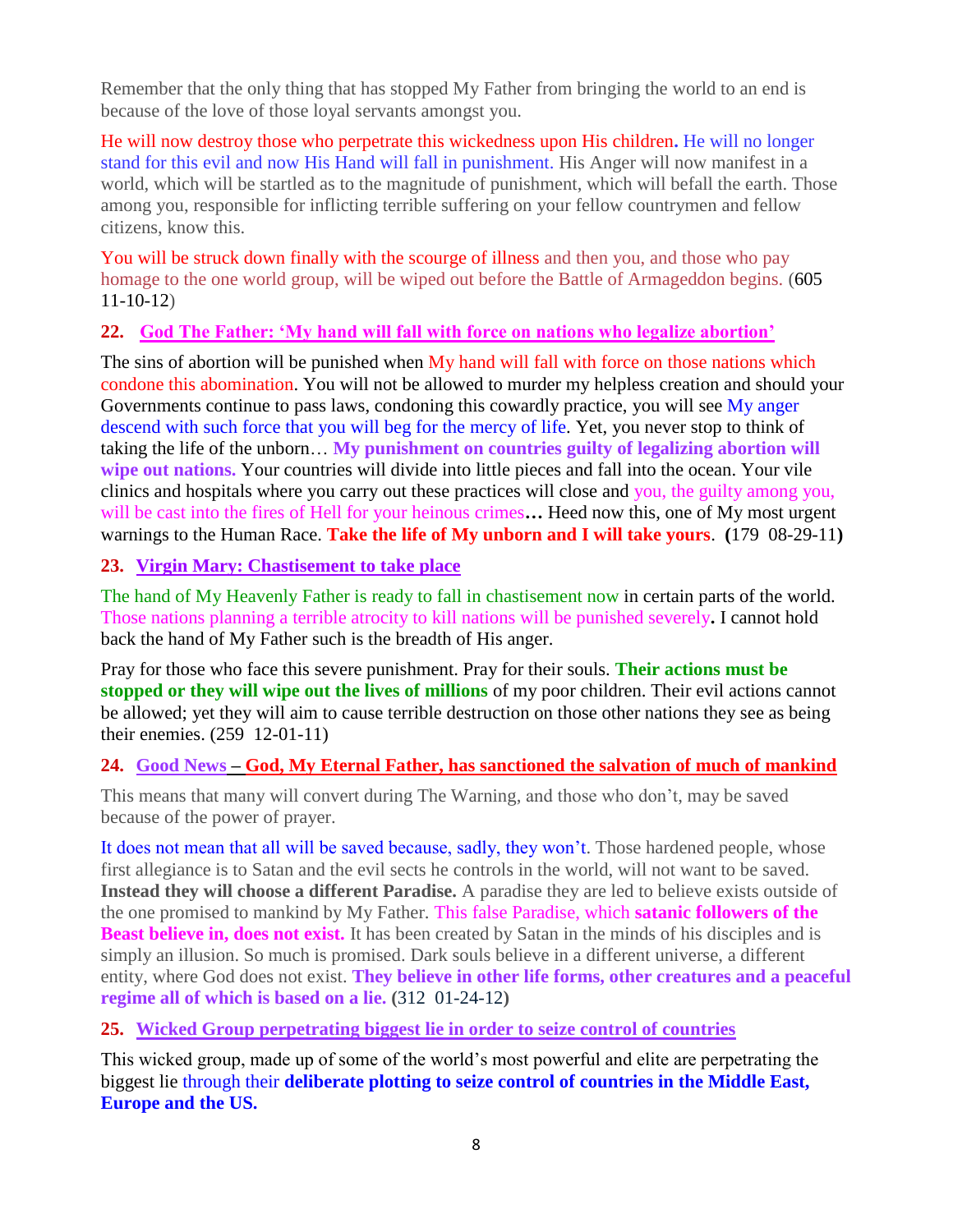**Money is their weapon of deceit**. The collapse of your banking systems was deliberate. Now they move to complete the next phase of their plan.

You, children, can stop this evolving through your prayers. **Already My Father is placing obstacles in their way.** My followers span many countries. Now you must join together in prayer to **stop European leaders**, some of whom are intrinsic in bringing about terrible hardship on innocent people, in their wicked ways. (338 02-16-12)

# **26. [Virgin Mary: God the Most High can change the destiny of the world](http://www.thewarningsecondcoming.com/virgin-mary-god-the-most-high-can-change-the-destiny-of-the-world/)**

My child, this mission is converting millions of souls who would otherwise be lost. The devotion through your prayers, children, is saving so many lost souls. Never forget the power of prayer. So much evil has been thwarted because of your prayers. **The work of the one-world group is now being disrupted and their plans in disarray. God's Mercy is so great that prayer can mitigate any evil in the world.**

By calling on the Father, God the Most High, in the name of His precious Son, He will hear your prayers and respond. It will only be through My Son, Jesus Christ, that you can approach the Father. So this is what you must say **Crusade Prayer (52) Prayer to the Father. (See the** *Crusade Prayers Book***). (**415 05-08-12**)**

**27. [God the Father: I will wipe out their false churches, their wicked cults, their false idols,](http://www.thewarningsecondcoming.com/god-the-father-i-will-wipe-out-their-false-churches-their-wicked-cults-their-false-idols-their-cities-and-their-nations/)  [their cities and their nations](http://www.thewarningsecondcoming.com/god-the-father-i-will-wipe-out-their-false-churches-their-wicked-cults-their-false-idols-their-cities-and-their-nations/) if they continue to reject the Hand that feeds them. (**485 07- 15-12**)**

**28. [Mother of Salvation: He, who shows no respect for human life, does not acknowledge God](http://www.thewarningsecondcoming.com/mother-of-salvation-he-who-shows-no-respect-for-human-life-does-not-acknowledge-god/)** You must never forget how special you are in God's Eyes, for He loves you all unconditionally. How He loves you is beyond your comprehension**..**. He smiles when you smile. He laughs when you laugh. He weeps when you are blighted with pain and sorrow and He becomes enraged when you suffer persecution at the hands of others. At this time in history, when hatred infests nations everywhere and when innocents are tortured, oppressed and killed, His Hand will reach out and punish the wicked. When humanity defies God by showing no regard for the Laws of God and, in particular, respect for the life of another human being, His Punishment will engulf the world… God is the Creator and Author of Life – He gives it and only He has the Authority to take it away**.** Those who inflict terror on others need your prayers. Please recite this Crusade Prayer (162) *to protect the weak and the innocent* and to alleviate the horrors which man has to endure at this time. (See the Crusade Prayers booklet) (1,174 07-24-14)

#### **29. [It is the sin of abortion which will be the downfall of many nations and for this they will](http://www.thewarningsecondcoming.com/it-is-the-sin-of-abortion-which-will-be-the-downfall-of-many-nations-and-for-this-they-will-be-punished-severely/)  [be punished severely](http://www.thewarningsecondcoming.com/it-is-the-sin-of-abortion-which-will-be-the-downfall-of-many-nations-and-for-this-they-will-be-punished-severely/)**

No one will kill a child of God and avoid severe punishment. The anger of My Father will be witnessed by those nations, who have legalized abortion, during the Chastisement. They will be wiped out and no compassion shown to them just as they showed no remorse for this mortal sin when they condoned the killing of God's children in the womb.

Thou shalt not kill also applies to those aggressive armies who march into lands which do not belong to them, in order to control. It applies to armies who shoot and kill innocent souls. All of this is murder. It is against the law of My Father.

Other sins such as greed, lust, speaking ill of others, cheating people out of what is rightfully theirs, revenge and slander, all lead to all other sins. They become acceptable in your world today because your greatest love is for yourselves. The lie, which you have been forced to swallow by your false teachers, self-gratification, is your path to sin.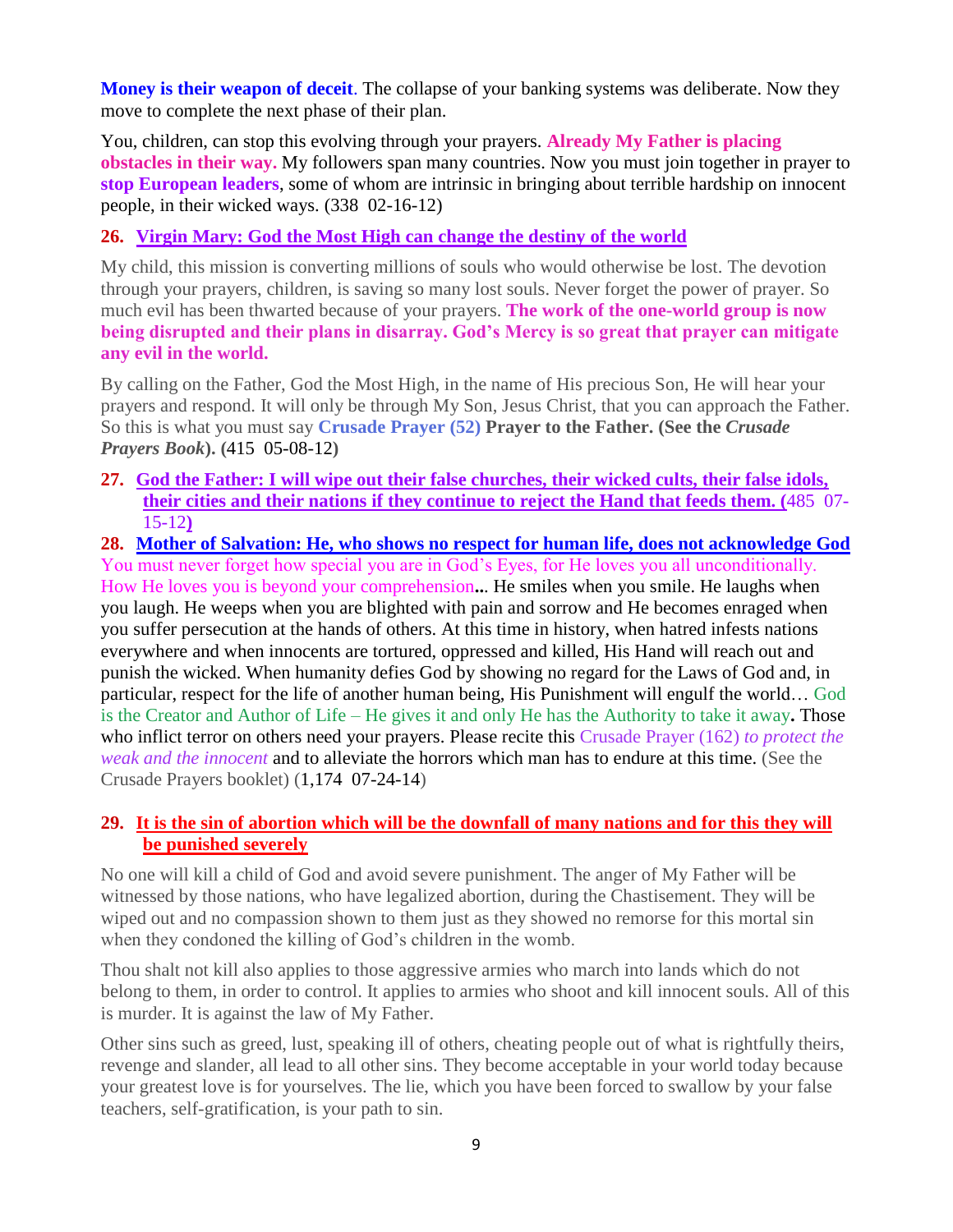To enter Paradise, you must be free from sin. To become free from sin, you must repent. To repent, you must first of all accept the Ten Commandments. Then you must show true remorse. True remorse can only be felt by those who humble themselves before Me. Only then can sin be forgiven. Only then are souls fit to enter My Father's Kingdom. (499 07-29-12)

#### **30. God acts in order to destroy Satan and his followers**

To destroy Satan and his followers, further ecological unrest will be unleashed by God in his Mercy. He will do this to prevent Satan and all his corrupt human puppets, who salivate at the prospects of the riches and glory he promises them through his psychological powers, from destroying His children. Satan instills evil thoughts and actions in souls weak enough to expose themselves to his possessive powers. Such people share common traits. They are self-centered, obsessed with worldly ambitions and wealth and are addicted to sexual deviations and power. All will end up in Hell, if they continue to follow the glorification of the Anti-Christ who is about to make himself known in the world. (69 04-19-11)

#### **31. [Even those who commit terrible sin are loved by God, the Father](http://www.thewarningsecondcoming.com/even-those-who-commit-terrible-sin-are-loved-by-god-the-father/)**

Each one of you is a child of God. Because of this, you are abused, tormented and hurt by Satan and his demons. To those hardened sinners, members of Satan's army, who know that God exists but who chose to idolize the Beast, know this. No matter how much homage you pay Satan, remember, he does not love you. He hates you and will destroy you. His promises to offer you a paradise, both on earth and beyond, are empty lies.

Only I, your beloved Jesus, can save you. My Mercy is so great that I will forgive you anything when you feel remorse. Hurry come to Me now. Do not waste one second for your future happiness is at stake. I promise you eternal life, peace, love, joy and a beautiful Paradise where you will be loved, cherished and where you will want for nothing.

If you are involved, at this time, in a web of deceit and evil from which you cannot escape then I ask you to call on me by reciting this

#### **Crusade Prayer (46) Free me from the chains of Satan**

*O Jesus, I am lost. I am confused and feel like a prisoner caught in a web I cannot escape from. I trust You, Jesus, to come to my aid and free me from the chains of Satan and his demons.*

#### *Help me for I am lost.*

*I need Your Love to give me the strength to believe in You and trust in You, so that I can be saved from this evil and be shown the Light, so I can find peace, love and happiness at last. Amen.* (397 04-20-12)

#### **32. [Mother of Salvation: the Will of God is insurmountable](http://www.thewarningsecondcoming.com/mother-of-salvation-the-will-of-god-is-insurmountable/)**

You must know that the Will of God is insurmountable, and no matter how great the obstacles are, which are placed before you, God, through His Divinity, will crush all His enemies. You must never think that evil will triumph because this is impossible. Through the great Love of God, you will be guided towards Eternal Salvation and nothing will succeed in blocking your way. When my Son's enemies try to force you to accept laws, which are not from God, then you must resist these. It may be difficult for you, but you will be given the strength to continue on your journey and, every kind of help from Heaven will be given to you.

These are the times in which to prepare for the new world, the new Heaven and the new earth. Do not waste time trying to argue over what my Son is telling you now. Instead, learn to accept the Truth with good grace. I, your beloved Mother, will guide you towards my Son and your prayers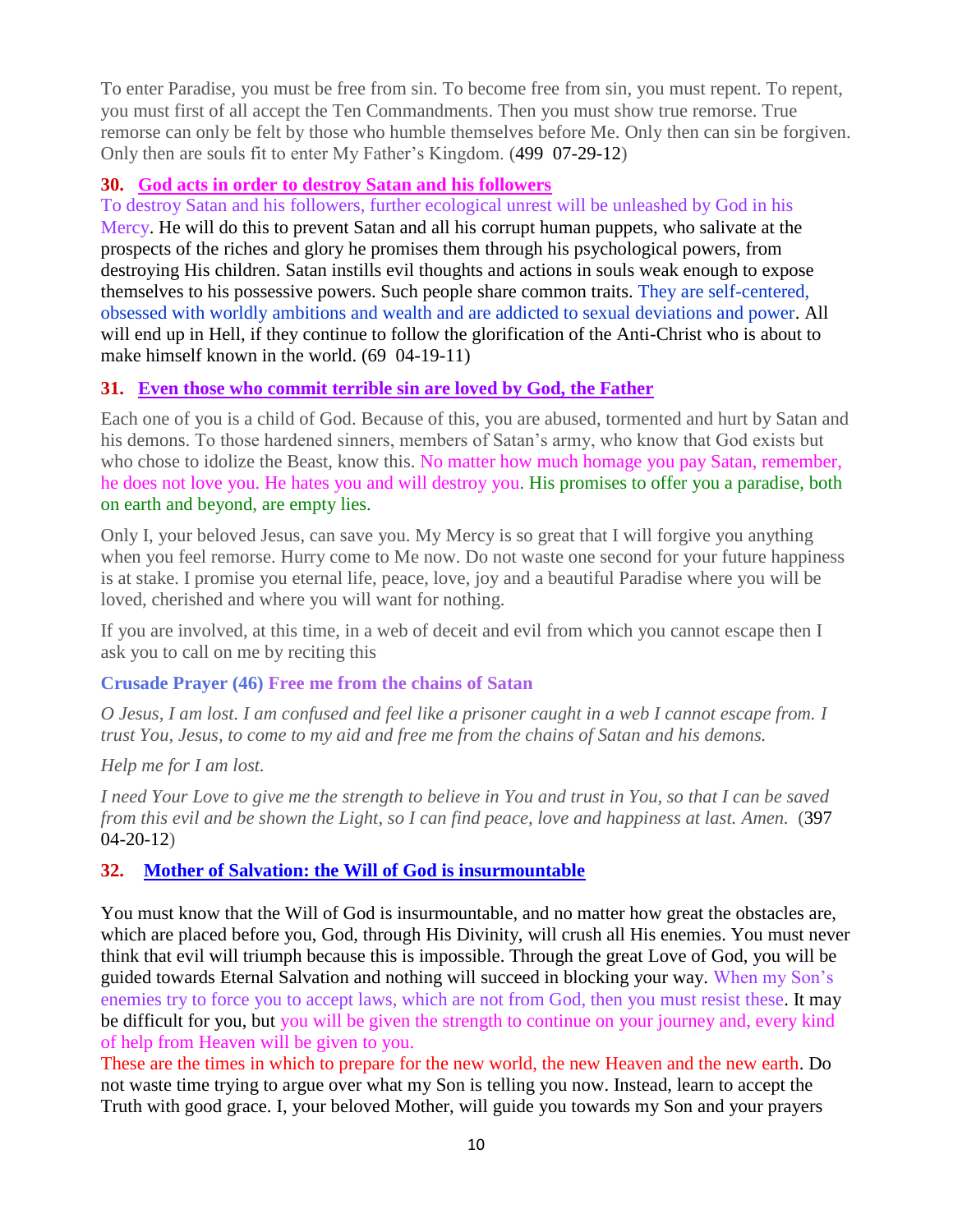will strengthen you, in every way, so that you may be made worthy of the Promises of Christ. (1,295 12-29-14)

#### **33. God the Most High: My Power [exceeds all that is of this world and beyond it](http://www.thewarningsecondcoming.com/god-the-most-high-my-power-exceeds-all-that-is-of-this-world-and-beyond-it/)**

Come, My children, and accept My Word, for it is eternal and nothing will destroy it. My adversary seethes with anger at this time, because he knows that the world will be rid of his influence and he will unleash terrible hardships upon those souls he desires to deny the Gift of Eternal Life.

You will be tested beyond endurance in your faith in the Most Holy Blessed Trinity, and many of you will fall. True faith requires real trust and unless you trust in the promises made by My Son, you will become separated from Him.

Every single child of Mine will be given the proof of My Existence shortly. When this sign is given, do not doubt it, for it is to bring you into My Refuge that I bequeath to you.

Many signs have been given to the world of My Existence and now I bring you much more. Fear not, for I will pursue every soul and there is not one amongst you that I do not love with a tender Heart. I love My enemies, including those who torture Me with their wickedness. But, soon, the Gift I will bring them will awaken a dormant love for their Creator within their hearts. Their love and My Divine Love, combined, will defeat evil. I will wipe away all their fears and tears.

You, My dear children, will be given this Gift when you are least expecting it. For that time is drawing nearer and the face of the world will be changed forever and for the good of all. (1,304 01- 10-15)

#### **34. [God the Father: The Power of the Blessed Trinity is beyond the interference of man](http://www.thewarningsecondcoming.com/god-the-father-the-power-of-the-blessed-trinity-is-beyond-the-interference-of-man-2/)**

My Desire is that each one of you respond to the Call of the Most Holy Trinity at this time… Be not afraid of your Father, for I Am yours and you are Mine. All Power is in My Hands and I make great exceptions in order to unite the world… Nothing on this Earth is eternal. Everything turns back into dust. All that is eternal is not of your world. I created man in My Likeness. I blew forth life and you were given breath and it is I Who will take it away. All begins and ends with Me and no man can or will dictate how I will unite My children. That task is Mine – not yours. My Plans to salvage souls – the good, the bad and the wretched, will not be destroyed**…** I know each of you, as you were born out of My Love. Whatever your circumstances, they evolved because of Divine Providence and there is a reason for everything. Those of you who do not know  $Me - you$  are also Mine, for I created you. You did not evolve from the species. To believe that, is to deceive yourself and serves only as a means, planted by the deceiver in your hearts, to deny Me. By denying Me, your Eternal Father, you deny Eternal Salvation. And by denying the Truth of My Existence, you will separate yourself from an existence of eternal glory… The main obstacle to receiving Eternal Life is the pride of humanity**…** Love comes from Me. When there is pride in the soul, love dies within it and is replaced with hatred. Pride comes from Satan and it is abhorrent to Me, just as it is distressing. Let Me love you by accepting My Word and the Gifts I gave the world through the biggest Sacrifice of My Son's death on the Cross. I gave you life. I gave you Myself, through the Manifestation of My Son. I lowered Myself, in humility before you, in order to defeat the sin of pride**…** The Gift of free will has a dual purpose – to give you the freedom to choose, so that you do not come to Me out of fear, but out of love and to defeat the power of the devil… The one sign that their free will has been given to the Evil One is when these souls constantly seek to publicly mock My Son, Jesus Christ, and His Mother, the Immaculate Virgin Mary, Mother of the World. Satan despises both of them… It is those souls who give to Me, through My Son, Jesus Christ, the gift of their free will, that give